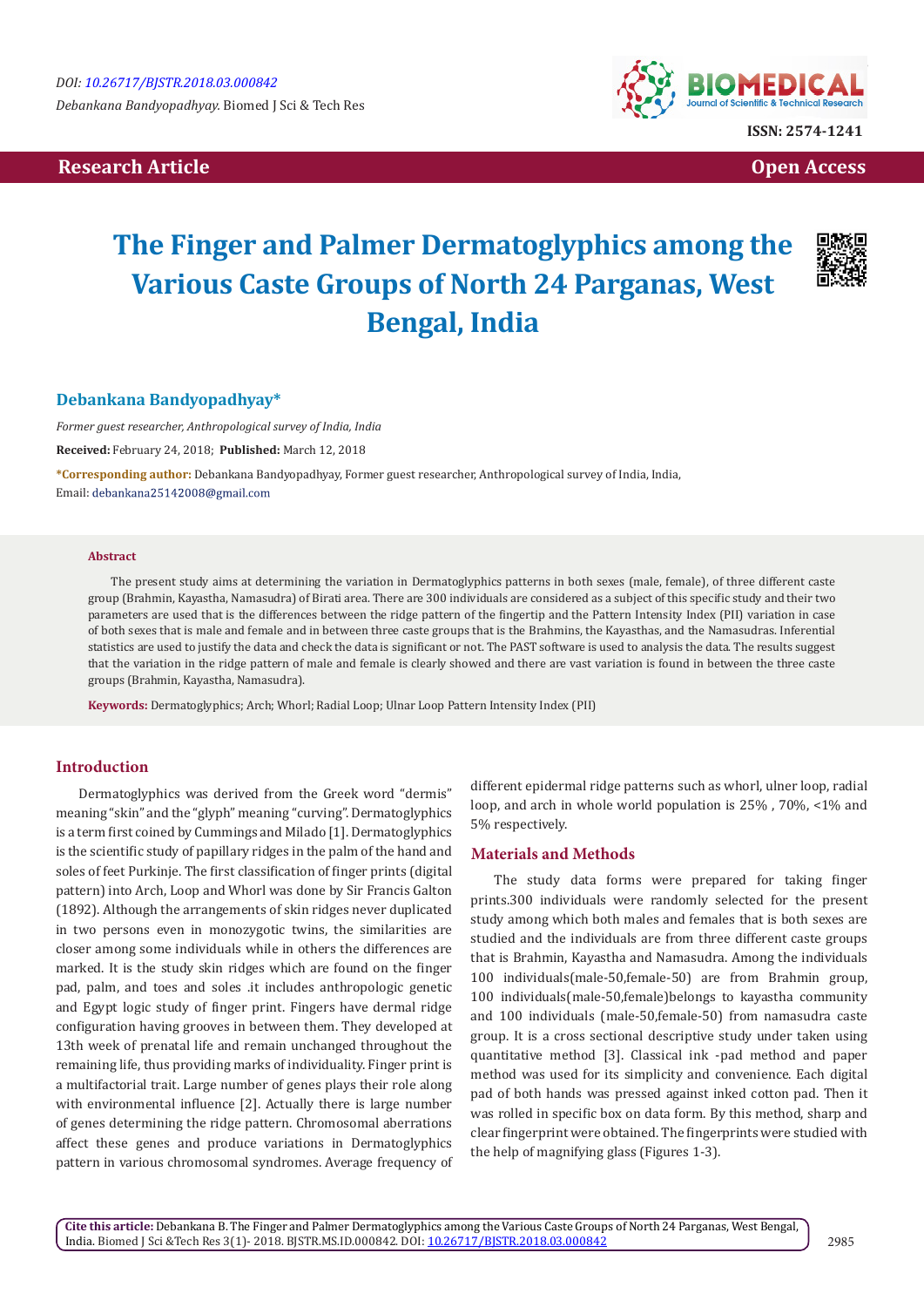

**Figure 1:** The Brahmins has highest frequency in ulner loop that is 13.64% the percentage of whorl, arch, radial loops are 11.52%, 0.06%, 8.01% respectively. In case of kayasthas the arch have highest percentage that is 11.32% and the other ridge pattern such as whorl, radial loop, ulner loop have 10.92%, 5.16%,6.09% respectively. In case of namasudra community the ulner loop has highest percentage that is 10.66% and the percentage of whorl arch and radial loop are 9.00%, 4.63% and 8.94% respectively.



**Figure 2:** the Brahmins has highest frequency in whorl that is 15.65% the percentage of ulner loop ,arch, radial loops are 13.21%,0%, 15.11% respectively. in case of kayasthas the whorl have highest percentage that is 6.60% and the other ridge pattern such as arch, radial loop, ulner loop have 6.42%,5.52%,6.51% respectively. In case of namasudra community the whorl has highest percentage that is 9.23% and the percentage of arch and radial loop, ulner loop are 7.05%,8.14% and6.51%respectively.



**Figure 3:** Comparison between male and female of Brahmin, Namasudra, Kayastha population in case of Pattern Intensity Index (PII).